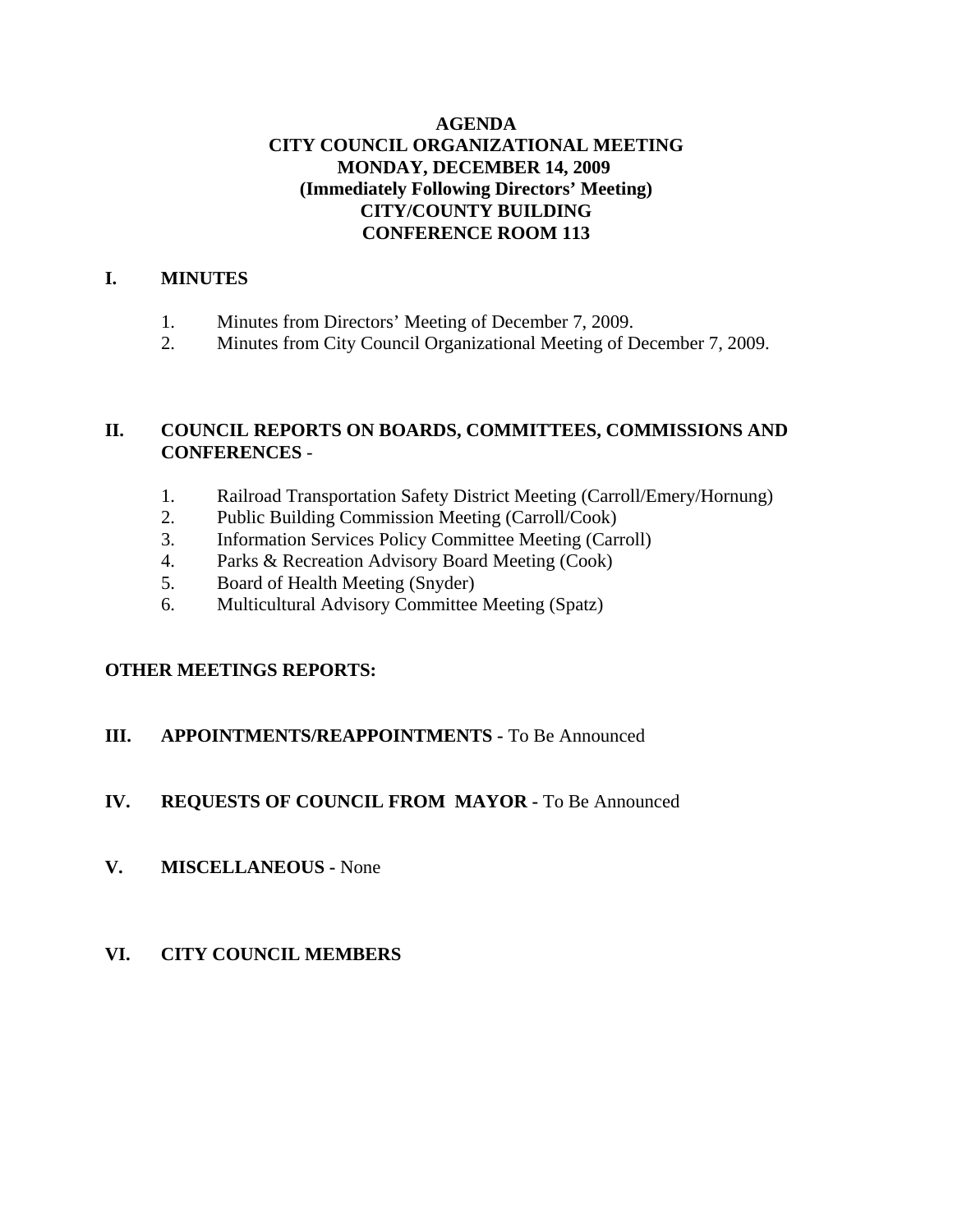#### **VII. MEETINGS/INVITATIONS -**

- 1. Lincoln Chamber of Commerce invites you to attend the following Ribbon Cutting: Please RSVP to Kathy Hale at 436-2385 or E-Mail: - -
	- A.) Anderson Ford Mazda-Lincoln, 2500 Wildcat Drive on Thursday, December 17, 2009 at 10:00 a.m.
	- B.) **DATE CHANGE: To Friday, January 8, 2010** Sky Zone 99, 6800 Normal Blvd., Suite 100 on Wednesday, December 9, 2009 at 10:00 a.m.
- 2. Lincoln Chamber of Commerce -Health Care Reform Lunch & Learn, Free Forum on Wednesday, December 16, 2009 from 11:30 a.m. to 1:00 p.m. at Lincoln Chamber of Commerce, 1135 "M" Street, Suite 300 - RSVP to Bruce Bohrer at 436-2358 or by e-mail - (See Invitation)
- 3. The 36<sup>th</sup> Annual Albert W. Bauer Awards Banquet on Friday, January 22, 2010 at the Lincoln Fire Fighters Hall, 241 Victory Lane - 6:00 p.m., Social hour begin; 7:00 p.m., Dinner served; 8:30 p.m., Program will follow; - Tickets Cost: \$15/person - RSVP by Jan.  $8<sup>th</sup>$  to Bob Biel at 466-5444 - (See Invitation)

## **VIII. ADJOURNMENT**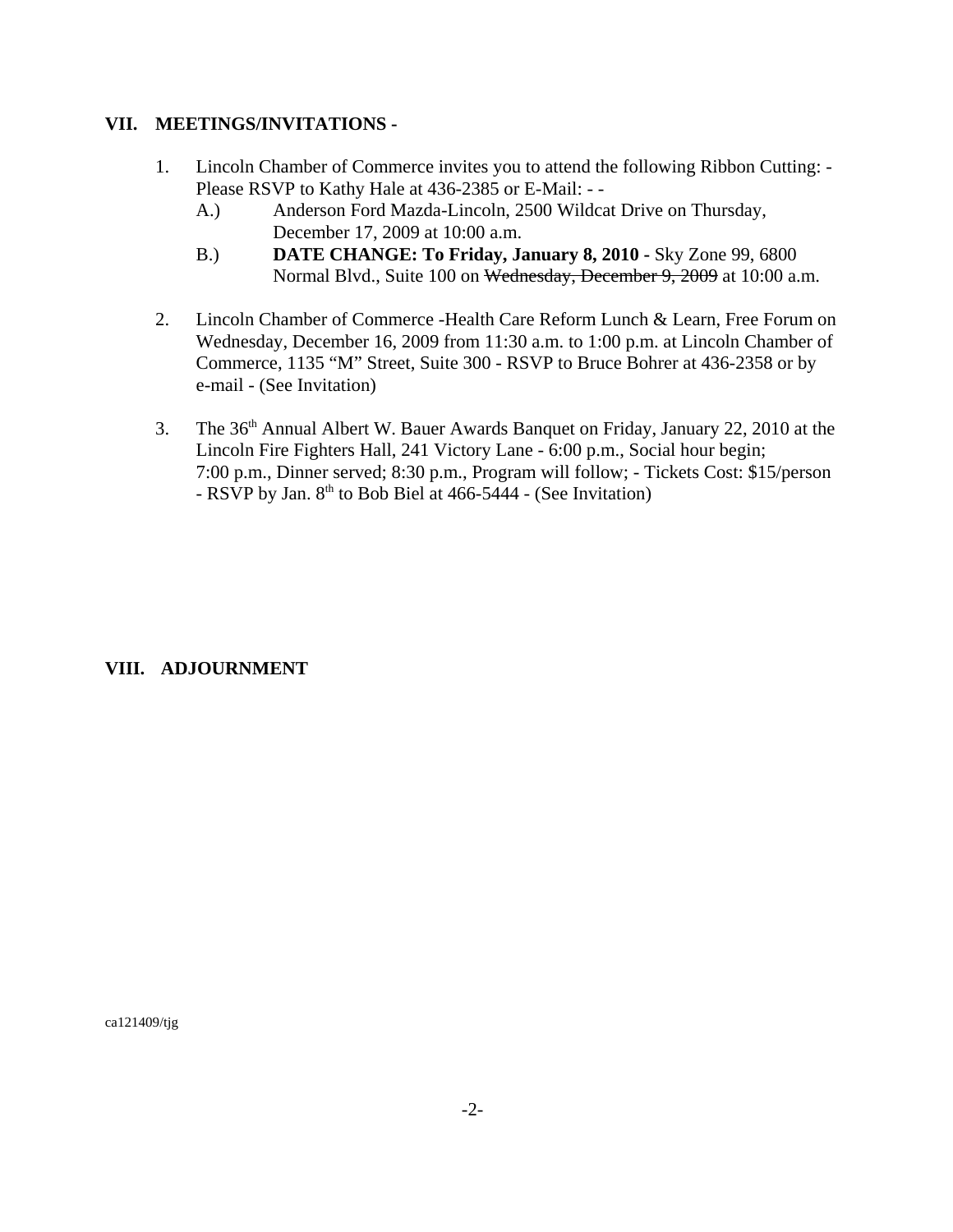#### **MINUTES CITY COUNCIL ORGANIZATIONAL MEETING MONDAY, DECEMBER 14, 2009**

**Present:** Doug Emery, Chair John Spatz, Vice Chair Jon Camp Eugene Carroll Jonathan Cook Adam Hornung Jayne Snyder

**Others Present:** Rick Hoppe, Aide to the Mayor

Chair Emery opened the meeting at 2:24 pm and announced the location of the Open Meetings Act.

#### **I. MINUTES**

1. Minutes from Directors' Meeting of December 7, 2009.

2. Minutes from City Council Organizational Meeting of December 7, 2009.

With no corrections, additions, or deletions the above minutes were approved.

#### **II. COUNCIL REPORTS ON BOARDS, COMMITTEES, COMMISSIONS AND CONFERENCES**

# **1. Railroad Transportation Safety District Meeting Carroll/Emery/Hornung**

The RTSD meeting was cancelled.

## **2. Public Building Commission Meeting Carroll/Cook**

Cook stated the first item was the bond resolution. The resolution contains a re-issuance of the 1998 bonds, which have an average rate over 5% and replacing with bonds with rate of about 2.9%, which will produce \$223,000 in savings. The bond resolution would reimburse PBC for funds used. Will go to market in January with an amount of approximately \$4.35 million. This will be before Council on January 4th and will answer any questions submitted on the resolution at that time.

Camp inquired why PBC funds are low. Cook replied because of completing projects on the 2<sup>nd</sup> and  $3<sup>rd</sup>$  floors of 555 S. 10<sup>th</sup>, and it was always the intent the funds would be reimbursed with bond funds.

Cook added change orders were approved and they received project updates. A specific policy to approve small change orders between meetings was initiated, which will eliminate holding up a project for a small amount. Approved the Public Works administration area modification, with the project beginning March 1<sup>st</sup>. Public Works needs office space, and removed the restroom and will remove the hallway area. Offices, and a conference room, are being formed for better use of space.

For informational purposes Cook stated he had requested the Chambers burned out lights be replaced and Camp commented on his office ceiling.